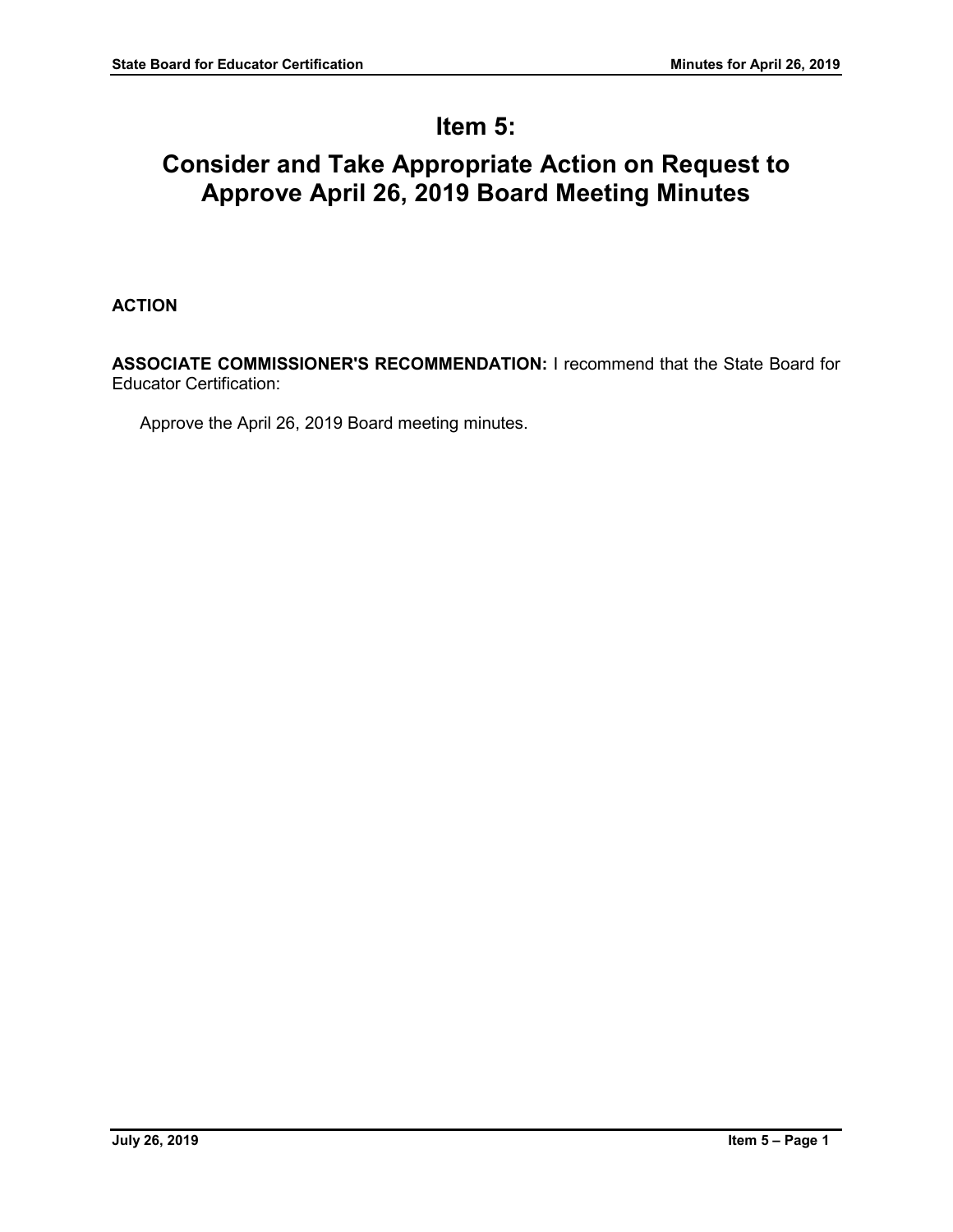# **STATE BOARD FOR EDUCATOR CERTIFICATION MEETING AGENDA**

## **APRIL 26, 2019 AT 8:30 AM 1701 N. CONGRESS AVE. ROOM 1-104**

## **The Board will meet in open session and after determining the presence of a quorum, deliberate and possibly take formal action, including emergency action, on any of the following agenda items:**

## **1. Call to Order**

The State Board for Educator Certification (SBEC) convened its meeting at 8:38 AM on Friday, April 26, 2019, in Room 1-104 of the William B. Travis Building, 1701 N. Congress Avenue in Austin, Texas.

Present: Dr. Arturo Cavazos, Mr. Tommy Coleman, Ms. Jill Druesedow, Dr. Edward Hill, Dr. John Kelly, Ms. Courtney MacDonald, Dr. Rex Peebles, Mr. Jose Rodriguez, Dr. Laurie Turner, Mr. Carlos Villagrana, and Mr. Martin Winchester.

Absent: Ms. Laurie Bricker, Ms. Rohanna Brooks-Sykes, Ms. Shareefah Mason, and Ms. Sandie Mullins.

## **2. Associate Commissioner's Comments Regarding the SBEC Agenda**

Associate Commissioner Ryan Franklin welcomed the members to the meeting and thanked them for their attendance at both the meeting and the work session. Mr. Franklin noted the substantial content in the agenda.

## **3. Public Comment**

*The Board shall allocate up to thirty (30) minutes at the beginning of each regularly scheduled meeting of the full Board for public comment on non-agenda and consent agenda items. In accordance with SBEC Board Operating Policies and Procedures, late registration for providing oral or written comment will be accepted up to 30 minutes prior to the beginning of the Board meeting.*

Ms. Druesedow recognized Commissioner of Education Mike Morath for comments. Commissioner Morath thanked the Board for their service both in their professional capacities and as Board members. He noted that the work we do to build a support system for those entering the profession of educators is quite possibly the most important work we can do in public education. Commissioner Morath stressed the need to give the 5.4 million students in Texas an extraordinary individual who has been well-trained in the craft of teaching and noted the difficulty and uniqueness of the craft, science, and practice of teaching. Commissioner Morath spoke to the demands of teaching requiring a knowledge of psychology and human emotions/reactions all with an ability to keep students motivated and focused and working to overcome adversity. He stressed that teaching requires tremendous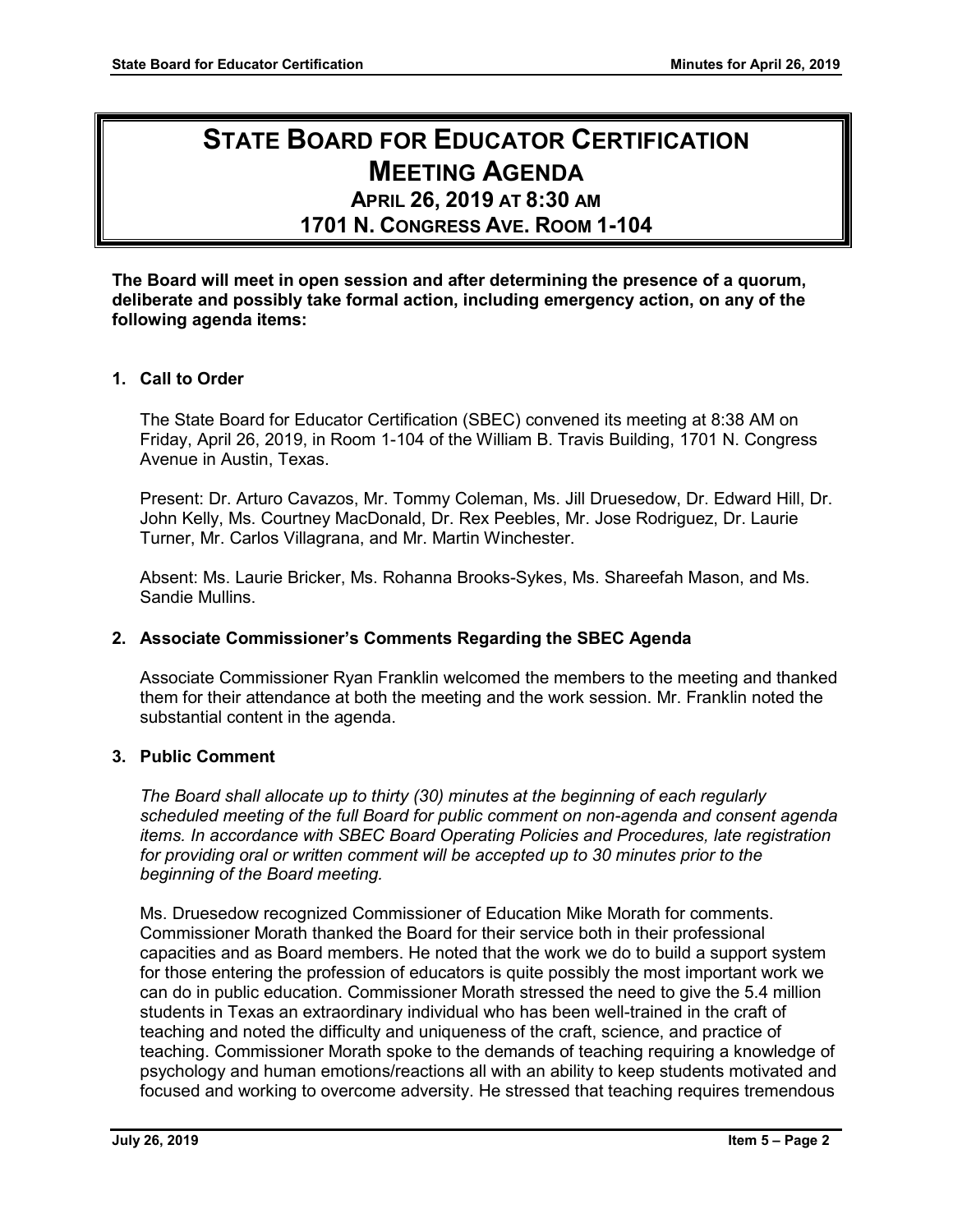training and practice related content knowledge, classroom management, and lesson planning. Commissioner Morath noted that the job of SBEC is to create a framework through which all aspiring teachers can be equipped for the difficult work of teaching. He observed that the SBEC agenda includes a noticeable shift in how we better prepare teachers and stated that he is very excited about opportunity and option to roll out these changes. He noted that there is a methodical change management plan to mitigate any unintended consequences. Commissioner Morath reported that superintendents tell him that the current talent base is not fully equipped for the difficulties in first year in the classroom. From those conversations, he believes it is very clear that we need to change how we prepare teachers.

Commissioner Morath expressed his excitement about the proposal to take action on switching from the multiple-choice PPR to a performance-based assessment that will ensure some mastery in lesson planning, lesson execution, and reflection on those lessons. He noted that these are skills that educators need and are a key piece of the puzzle. Commissioner Morath noted that this change could significantly impact educator preparation and encourage educator preparation programs to work more closely with districts and increase the level of practice necessary before being in charge of a classroom. He expressed his hope that the Board would give staff's recommendation consent later in the meeting. He reiterated that TEA does not intend to move quickly but that it is very clear that change is necessary, and this change seems to set us up for positive results in the first year of experience for our new teachers.

## **CONSENT AGENDA**

**4. Consider and Take Appropriate Action on Request to Approve February 22, 2019 Board Meeting Minutes**

The February 22, 2019 meeting minutes were approved.

## **DISCUSSION AND ACTION**

## **5. Consider and Take Appropriate Action on Adoption of Review of 19 TAC Chapter 249, Disciplinary Proceedings, Sanctions, and Contested Cases**

Ms. Moriaty presented this item to the Board. She explained that this was SBEC's opportunity to approve the adoption of the review of 19 Texas Administrative Code (TAC) Chapter 249, Disciplinary Proceedings, Sanctions, and Contested Cases. The rules under review set out SBEC's authority and procedures for sanctioning certified educators and denying certification to unfit applicants. Ms. Moriaty noted that the Board had received a public comment from the Texas State Teachers' Association, requesting that the Board remove the presumption that an educator who violates a written directive from an administrator regarding the educator's behavior toward students is unworthy to instruct.

## **Motion and vote:**

*Motion was made by Mr. Coleman to approve the adoption of the review of 19 Texas Administrative Code (TAC) Chapter 249, Disciplinary Proceedings, Sanctions, and Contested Cases. Second was made by Dr. Kelly, and the Board voted unanimously in favor of the motion.*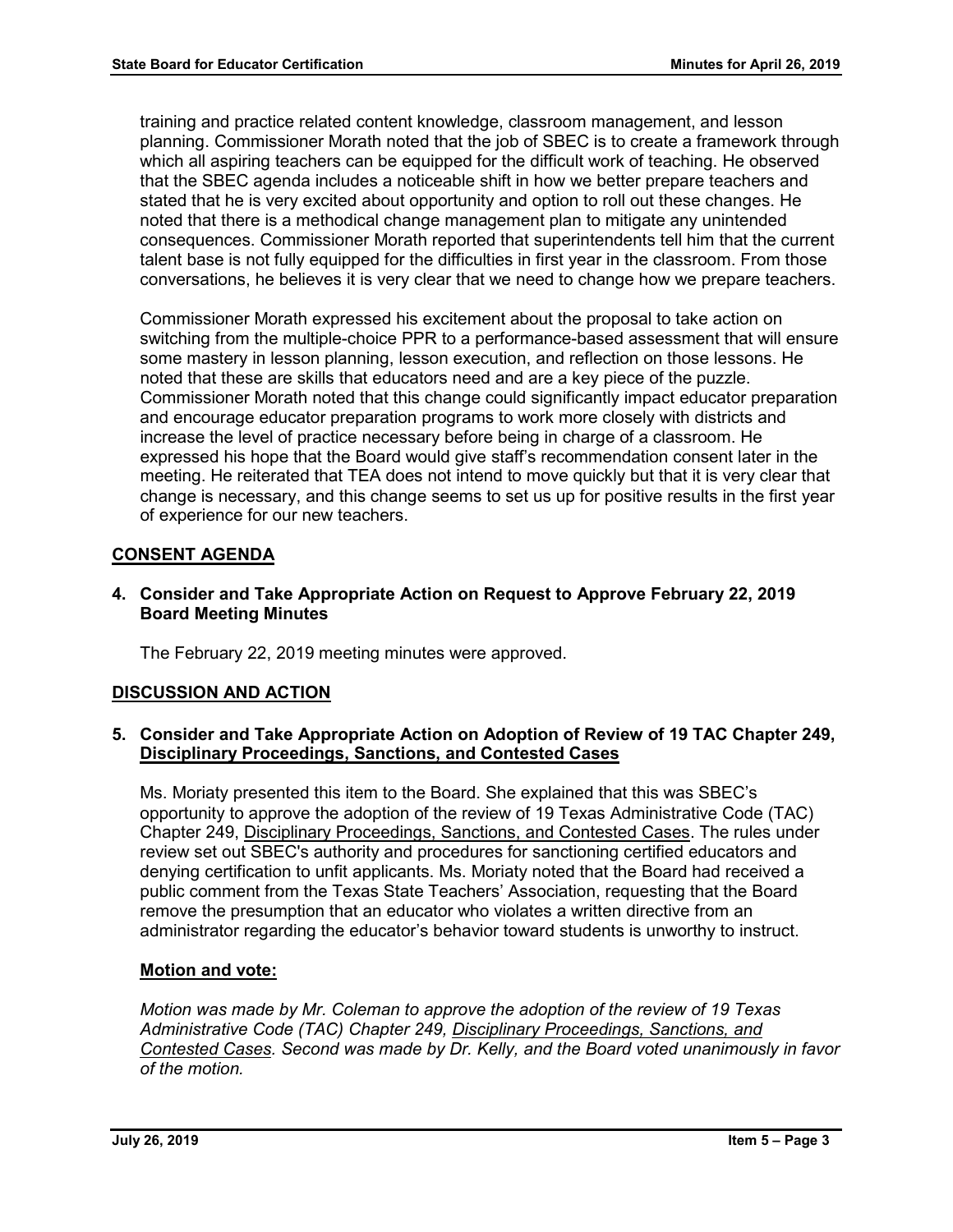## **6. Consider and Take Appropriate Action on Adoption of New 19 TAC Chapter 235, Classroom Teacher Certification Standards, Subchapter F, Supplemental Certificate Standards**

Ms. Wu presented this item to the board. This item brings to the Board the educator standards for the English as Second Language EC-12 supplemental certificate. Two public comments were received during the public comment period, but both were outside the scope of this chapter. No changes were made to the standards since the Board proposed them in February.

## **Motion and vote:**

*Motion was made by Dr. Cavazos to approve for adoption the proposed revision to 19 TAC Chapter 235, Classroom Teacher Certification Standards, Subchapter A, General Provisions, and Subchapter D, Secondary School Certificate Standards, with an effective date of 20 days after filing the adoption notice with the Texas Register. Second was made by Dr. Turner, and the Board voted unanimously in favor of the motion.*

## **7. Consider and Take Appropriate Action on Adoption of Proposed Amendment to 19 TAC Chapter 241, Certification as Principal, Subchapter B, Principal Certificate, §241.41, General Provisions**

Dr. Jones presented this item to the board. He explained that this item brings to the Board close-out dates for the current 068 principal certification both for candidates to meet all qualifications and program requirements and for programs to recommend candidates for their certification. The action sets the stage for the new 268 Principal as Instructional Leader certification. No changes were made to the rule text since the Board proposed them in February.

## **Motion and vote:**

*Motion was made by Mr. Coleman to approve for adoption, subject to State Board of Education review, the proposed amendment to 19 TAC Chapter 241, Certification as Principal, Subchapter B, Principal Certificate, §241.41, General Provisions, with an effective date of 20 days after filing the adoption notice with the Texas Register. Second was made by Dr. Cavazos, and the Board voted unanimously in favor of the motion.*

## **8. Consider and Take Appropriate Action on Proposed Review of 19 TAC Chapter 233, Categories of Classroom Teaching Certificates**

Ms. Cook presented this item to the Board. She explained the proposed four-year review of 19 Texas Administrative Code (TAC) Chapter 233, Categories of Classroom Teaching Certificates, would provide opportunity to receive feedback on the continued need for these rules. 19 TAC Chapter 233 sets out SBEC's authority to issue classroom teaching certificates in various content areas and grade levels. Ms. Cook shared that with the Board's support the proposed review can begin and will afford her an opportunity to summarize any public comments for discussion during the July 2019 SBEC meeting. There were no questions from the Board.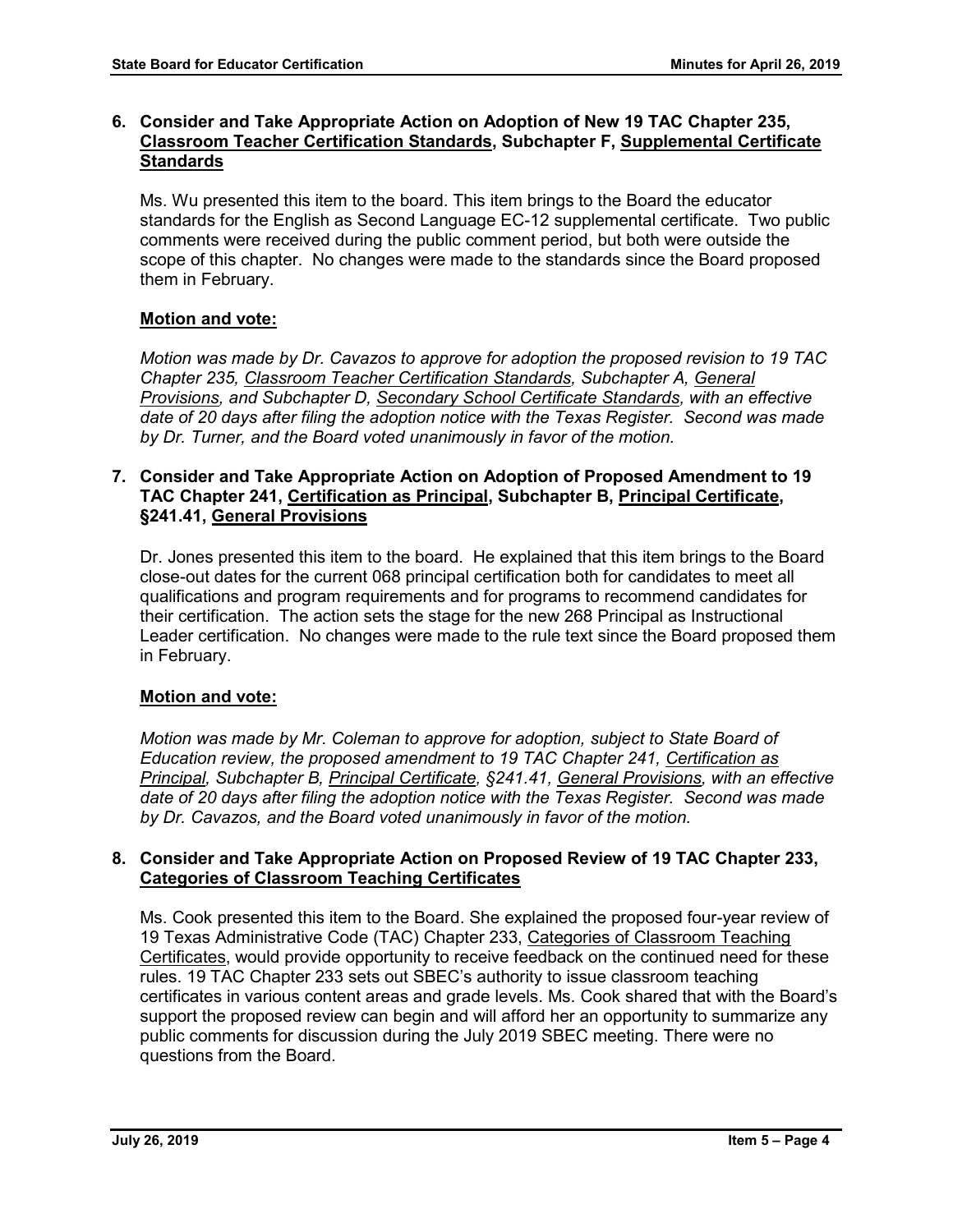## **Motion and vote:**

*Motion was made by Dr. Cavazos to approve the proposed review of 19 TAC Chapter 233, Categories of Classroom Teaching Certificates, to be published as proposed in the Texas Register. Second was made by Mr. Coleman, and the Board voted unanimously in favor of the motion.*

## **9. Consider and Take Appropriate Action on Proposed Review of 19 TAC Chapter 244, Certificate of Completion of Training for Appraisers**

Ms. Pogue presented this item to the Board. Ms. Pogue explained that this item opens the four-year rule review for 19 TAC Chapter 244, Certificate of Completion of Training for Appraisers. She explained that the chapter establishes the certification requirements for of appraisers performing appraisals of educators and that the requirements point back to the commissioner rules in 19 TAC Chapter 150. She stated that staff is not anticipating changes and that the item will be presented for adoption at the July 2019 meeting, along with any public comments received.

## **Motion and vote:**

*Motion was made by Mr. Coleman to approve the proposed review of 19 TAC Chapter 244, Certificate of Completion of Training for Appraisers, to be published as proposed in the Texas Register. Second was made by Dr. Kelly, and the Board voted unanimously in favor of the motion.*

## **10. Consider and Take Appropriate Action on Proposed Revisions to 19 TAC Chapter 231, Requirements for Public School Personnel Assignments, Subchapter C, Grades 6-8 Assignments, Subchapter D, Electives, Disciplinary Courses, Local Credit Courses, and Innovative Courses, Grades 6-12 Assignments, Subchapter E, Grades 9-12 Assignments, and Subchapter H, Assignments for Teachers Certified Before 1966**

Ms. Cook presented this item to the Board. She explained that Chapter 231 guides school districts for how to place teachers into various teaching and administrative assignments. Ms. Cook referenced the background information on pages two through four that offers rationales for the proposed changes. She referenced the February 2019 discussion of the three buckets of proposed changes: State Board of Education (SBOE)-approved courses, technical edits, and removal of vintage rule text for educators certified between the years of 1962 through 1966. Ms. Cook explained the new bucket of proposed changes are in response to written testimony submitted to the Board in February. The three changes affect the following courses: Principles of Architecture; Principles of Instruction, Grades 9-12; Robotics I, Grades 9-12; and Transportation, Distribution, and Logistics, Grades 9-12. Mr. Rodriguez asked a clarifying question about the Robotics I course. Ms. Cook confirmed the proposed change was necessary to correct an oversight made during the last round of rulemaking specific to career and technical education courses.

## **Motion and vote:**

*Motion was made by Dr. Kelly to approve the proposed revisions to 19 TAC Chapter 231, Requirements for Public School Personnel Assignments, to be published as proposed in the Texas Register. Second was made by Mr. Coleman, and the Board voted unanimously in favor of the motion.*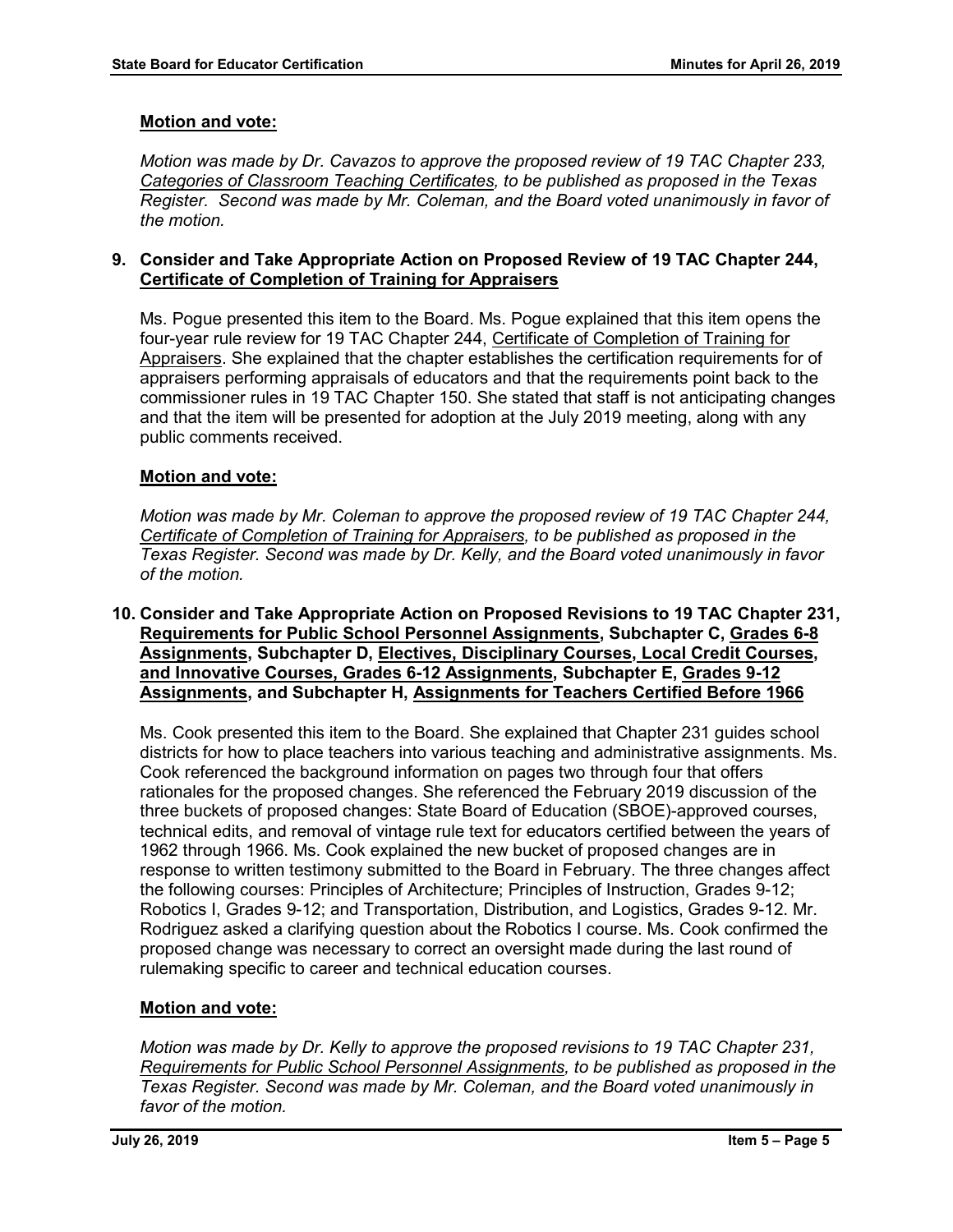**11. Consider and Take Appropriate Action on Proposed Amendments to 19 TAC Chapter 230, Professional Educator Preparation and Certification, Subchapter A, General Provisions, §230.1, Definitions, Subchapter C, Assessment of Educators, §230.21, Educator Assessment, Subchapter D, Types and Classes of Certificates Issued, §230.36, Intern Certificates, and §230.37, Probationary Certificates, and Subchapter G, Certificate Issuance Procedures, §230.101, Schedule of Fees for Certification Services**

Ms. Cook and Ms. Wu presented this item to the Board. Ms. Cook presented to the Board the seven Cs (change, challenge, clarity, connection, community, collaboration, and commitment) to frame the upcoming chapter. Ms. Cook referenced back to the work session on April 25<sup>th</sup> and the statutory purpose of educator certification and the Board's principles and mission. Ms. Cook presented the current reality of Texas education including the current student achievement and the number of teachers who leave mid-year. Ms. Wu presented the tenets of day-one readiness and the comparison of the current EC-12 Pedagogy and Professional Responsibilities (PPR) EC-12 assessment to the proposed edTPA. Ms. Wu stated that a pilot would bring about important information that could lead to thoughtful policy decisions by the Board.

Ms. Cook highlighted that this is an optional pilot and programs have shown interest in this opportunity. Dr. Cavazos, Dr. Peebles, and Mr. Villagrana discussed if staff could work to mitigate other factors to ensure the fidelity of the data gathered from the edTPA pilot. Mr. Villagrana asked if those participating in the edTPA pilot was representative of the state's teaching demographics. Dr. Hill asked if there was a way to negotiate with the testing vendor to see if additional costs for the candidates could be covered. Dr. Peebles, Dr. Cavazos, Dr. Kelly, and Mr. Coleman asked to see if there could be a T-TESS aligned pilot in addition to the edTPA pilot in the 2020-2021 school-year. Staff clarified that this is an optional edTPA pilot and that in future, the Board would be given the opportunity to determine how the edTPA and the PPR will be used. Dr. Turner asked for a list of the pilot programs and transparency throughout the pilot process.

Mr. Villagrana asked if the ESL EC-12 examination should be taken for the issuance of the intern certification for candidates participating in the intensive pre-service route.

Public Comment was provided by: Rick Kershner Scott Fikes Dr. Diann Huber Dr. Eric Brown Elizabeth Kastiel Dr. Robert DeHaas Dr. Gina Anderson Dr. Christina Ellis Dr. Sandra Stewart Dr. Jannah Nerren Dr. Elizabeth Ward Dr. Glenda Ballard Dr. Patrice Werner Dr. Beth Maloch Dr. Michele Henry Dr. Suzanne Nesmith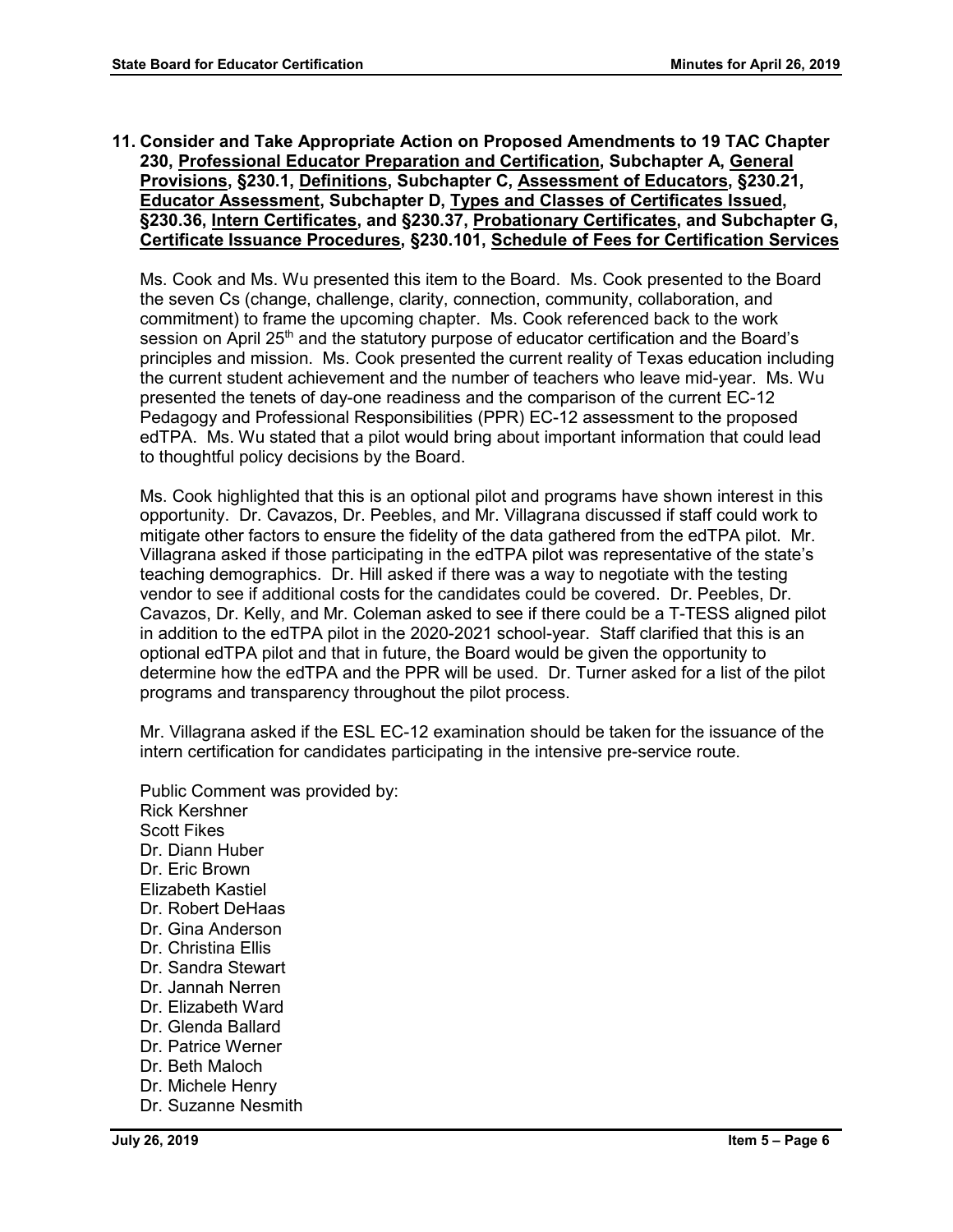Karyn Irwin Andrea Lucas Vladimir Dinolov Austin Hawk Lindsay Sobel Anthony Castro Emily Garcia Dr. Ellie Cook Priscilla Aquino Garza Dr. Michael Vrisenga

## **Motion and vote:**

*Motion was made by Mrs. MacDonald to approve the proposed amendment to 19 TAC Chapter 230, Professional Educator Preparation and Certification, Subchapter A, General Provisions, §230.1, Definitions, Subchapter C, Assessment of Educators, §230.21, Educator Assessment, Subchapter D, Types and Classes of Certificates Issued, §230.36, Intern Certificates, and §230.37, Probationary Certificates, and Subchapter G, Certificate Issuance Procedures, §230.101, Schedule of Fees for Certification Services, to be published as proposed in the Texas Register. Second was made by Dr. Kelly, and the motion passed with Dr. Cavazos, Dr. Turner, Dr. Kelly, Mrs. MacDonald, and Mr. Rodriguez, voting in favor and Mr. Coleman voting against.*

*Motion was made by Dr. Kelly to amend §230.101(c) to add subsection (c)(7) that adds the \$111 teacher cost of retaking the Performance-Based Assessments to the list of certification tests and applicable fees. Motion was made by Dr. Kelly to amend proposed §230.36(d)(1) to clarify that candidates must pass content pedagogy examinations, to amend proposed §230.36(f) to make conforming technical edits and add a third requirement to the conditions by which an intern certificate may be issued, and to amend proposed §230.37(f) to make conforming technical edits and add an additional requirement as proposed new subsection (f)(3) to the conditions by which a probationary certificate may be issued. Second on all of the amendments moved by Dr. Kelly was made by Mrs. MacDonald, and the motion on all of the amendments passed with Dr. Cavazos, Dr. Turner, Dr. Kelly, Mrs. MacDonald, and Mr. Rodriguez, voting in favor and Mr. Coleman voting against.*

The SBEC recessed at 10:40 AM.

The SBEC reconvened at 10:51 AM.

The SBEC recessed at 1:21 PM.

The SBEC reconvened at 1:58 PM.

## **12. Consider and Take Appropriate Action on Proposed Revisions to 19 TAC Chapter 228, Requirements for Educator Preparation Programs**

Dr. Jones and Ms. Wu presented this item to the Board. Ms. Wu opened the item by highlighting the optional intensive pre-service route for EPPs, which would incentivize more pre-service practice for candidates and defer the testing requirements for one year. Dr. Jones then reviewed the three main proposed changes including: (1) creating a definition for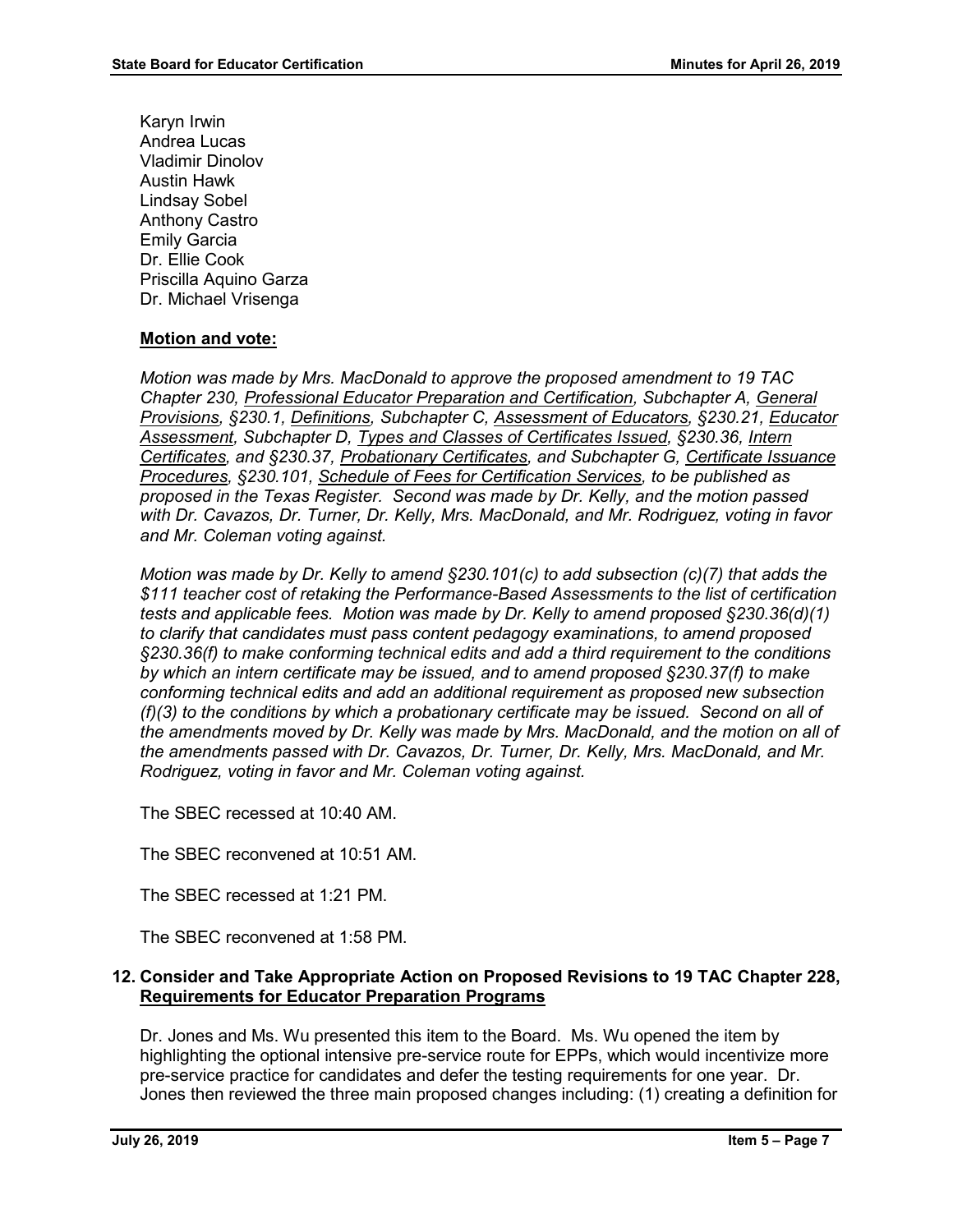intensive pre-service along with programmatic requirements an implementation date of January 1, 2020, and guidance for intern and probationary certificates while participating in the intensive pre-service route, (2) providing language to guide programs who have changed ownership and ownership desires a name change for the program, and (3) providing language to guide programs and candidates seeking initial certification in more than one field to have clinical teaching with support in the second field.

Mr. Villagrana asked to have the coach for intensive pre-service to have the same content and pedagogy expertise in the same area in which they were providing supervision to candidates.

Public Comment was provided by: Robert Carreon Dr. Sandra West

## **Motion and vote:**

*Motion was made by Dr. Cavazos to approve the proposed revisions with amendaments to 19 TAC Chapter 228, Requirements for Educator Programs, to be published as proposed in the Texas Register. Second was made by Mr. Coleman, and the motion passed unanimously.* 

*Motion was made by Dr. Cavazos to amend §228.2(20) to expand the definition of intensive pre-service to include probationary certificates. Motion was made by Dr. Cavazos to amend proposed §228.33(b)(1) to replace the phrase, "a candidate coach performs" with "a candidate coach participates in." Motion was made by Dr. Cavazos to amend proposed §228.35(e)(2)(A) to add and strike language in clause (i) and add new clause (ii) to specify clinical teaching requirements for a candidate seeking initial certification in only one subject area or in more than one subject area. Motion was made by Dr. Cavazos to amend §228.35(g)(7) to add language for an alllevel clinical teaching assignment requirement for a candidate seeking certification in an additional area. Second on all the amendments was made by Dr. Turner and the amended motions passed unanimously. Motion was made by Mr. Coleman to amend proposed §228.33(b) to add subsection (b)(3) so that the rule text would include the candidate coach shall have a current certification in the class in which supervision is provided. Second was made by Dr. Kelly and the amended motion passed unanimously.* 

## **13. Discussion and Approval of Standards Advisory Committee**

Ms. Wu presented this item to the Board. This item brings to the Board the opportunity to approve the standards advisory committee for the Bilingual Spanish supplemental certificate. The advisory committee serves as a follow-up from the Bilingual forum that was conducted in March. At the forum, the members recommended streamlining the content from the current Bilingual Supplemental and the BTLPT (Bilingual Target Language Proficiency Test) to reduce the barriers of entry into the profession.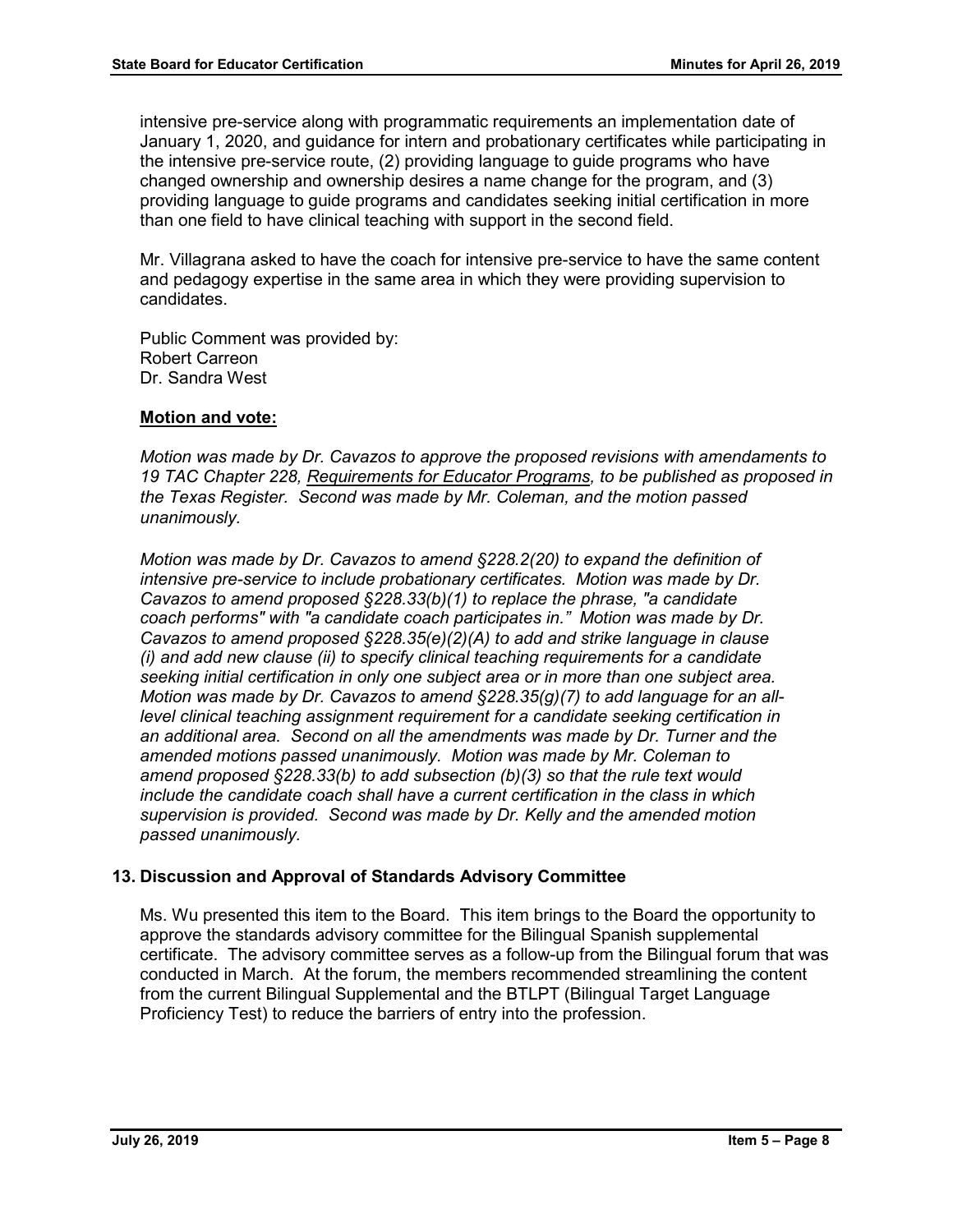#### **Motion and vote:**

*Motion was made by Dr. Cavazos to approve the members of the Bilingual Standards Advisory Committee as presented. Second was made by Dr. Kelly, and the Board voted unanimously in favor of the motion.*

## **14. Consider and Take Appropriate Action on Request to Approve 2017-2018 Accountability System for Educator Preparation Programs (ASEP) Accreditation Statuses**

Ms. Pogue and Dr. Olofson presented this item to the Board. Ms. Pogue explained that this item would allow the Board to approve the remaining 2017-2018 ASEP accreditation statuses for EPPs in Texas. Ms. Pogue reminded the Board of the ASEP indicators that EPPs are held accountable to and their corresponding performance standards as required in SBEC rule. She further explained that the Board took action on 77 EPPs in February and that remaining 56 programs were left pending due to recent SBEC rule changes and unpaid ASEP technology fees.

Dr. Olofson explained the process of Indicator 2, the Principal Survey, scoring and calculations. Ms. Pogue reminded the Board of the principal survey development and approval along with the soundness and validity of the instrument. Ms. Pogue presented the communication process the agency took to support and encourage the high response rate of over 84%.

#### **Motion and vote:**

*Motion was made by Dr. Cavazos to approve the 2017-2018 Accountability System for Educator Preparation Programs accreditation statuses and related sanctions as presented. Second was made by Dr. Turner, and the Board voted unanimously in favor of the motion.*

Public Comment was provided by: John Peter Lund Dr. Michael McFrazier Dr. Denise Staudt Dr. Rae Queen

#### **DISCIPLINARY CASES**

#### **15. Pending or Contemplated Litigation, including Disciplinary Cases**

#### **A. Defaults**

#### **No Answer Defaults**

1. In the Matter of William Berthold, IV.; Action to be taken: Consideration of Issuance of Default Judgment

Staff recommendation: 1 year suspension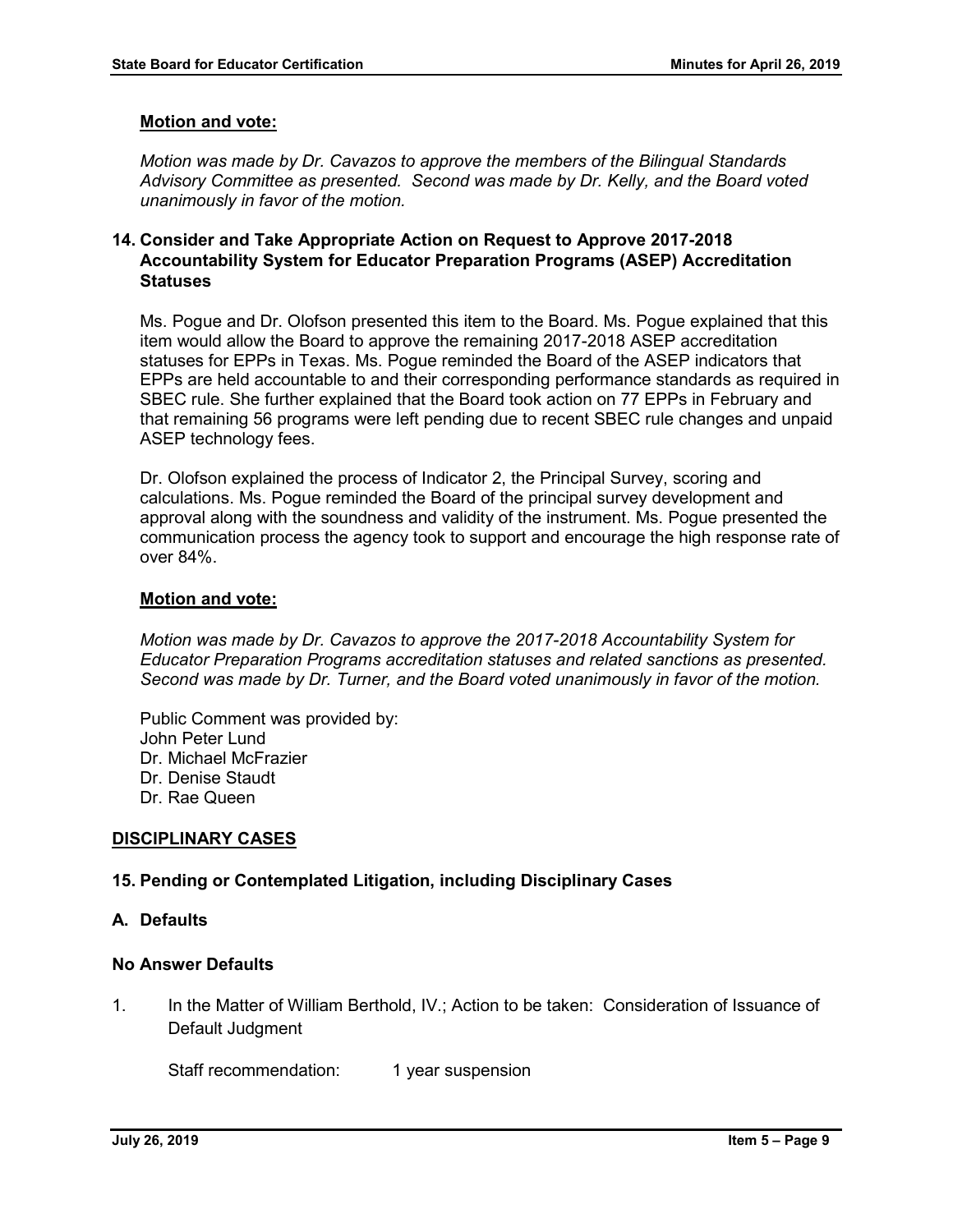2. In the Matter of Evan Leroy Blanks, Sr.; Action to be taken: Consideration of Issuance of Default Judgment

Staff recommendation: 1 year suspension

3. In the Matter of Sierra Grafton; Action to be taken: Consideration of Issuance of Default **Judgment** 

Staff recommendation: 1 year suspension

6. In the Matter of Brent Isham; Action to be taken: Consideration of Issuance of Default **Judgment** 

Staff recommendation: 1 year suspension

7. In the Matter of Stephen McLemore, III; Action to be taken: Consideration of Issuance of Default Judgment

Staff recommendation: 1 year suspension

10. In the Matter of Alyssa Marie Renfroe; Action to be taken: Consideration of Issuance of Default Judgment

Staff recommendation: 1 year suspension

11. In the Matter of Corey Matthew Starnes; Action to be taken: Consideration of Issuance of Default Judgment

Staff recommendation: 1 year suspension

12. In the Matter of Kamaria S. Swan; Action to be taken: Consideration of Issuance of Default Judgment

Staff recommendation: 1 year suspension

15. In the Matter of Lindsey Renee Webber; Action to be taken: Consideration of Issuance of Default Judgment

Staff recommendation: 1 year suspension

17. In the Matter of Daniel M. Barker; Action to be taken: Consideration of Issuance of Default Judgment

Staff recommendation: Permanent Revocation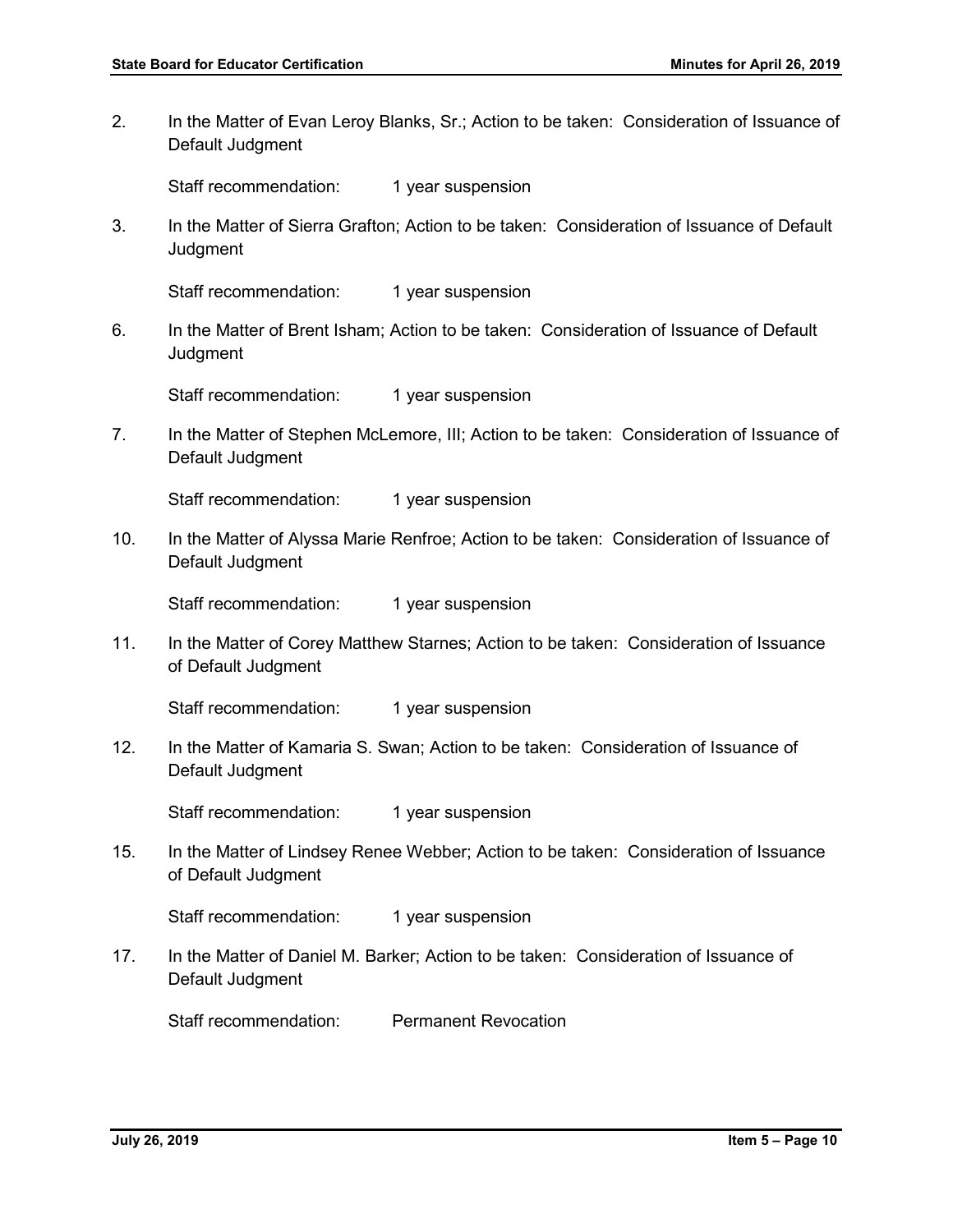18. In the Matter of Deanna Lynn Cousin; Action to be taken: Consideration of Issuance of Default Judgment

Staff recommendation: Permanent Revocation

19. In the Matter of Reginald D. English; Action to be taken: Consideration of Issuance of Default Judgment

Staff recommendation: Permanent Revocation

20. In the Matter of Marc R. Mackey; Action to be taken: Consideration of Issuance of Default Judgment

Staff recommendation: Permanent Revocation

21. In the Matter of Marcus E. Johnson; Action to be taken: Consideration of Issuance of Default Judgment

Staff recommendation: 1 year suspension

22. In the Matter of Roberto Lucero, Sr.; Action to be taken: Consideration of Issuance of Default Judgment

Staff recommendation: Permanent Revocation

24. In the Matter of Mary E. Bohn; Action to be taken: Consideration of Issuance of Default **Judgment** 

Staff recommendation: Permanent Revocation

25. In the Matter of Stephanie Nesbitt; Action to be taken: Consideration of Issuance of Default Judgment

Staff recommendation: 4 year suspension

26. In the Matter of Gracen Averil; Action to be taken: Consideration of Issuance of Default **Judgment** 

Staff recommendation: Revocation

27. In the Matter of Rickey Goins, Jr.; Action to be taken: Consideration of Issuance of Default Judgment

Staff recommendation: Revocation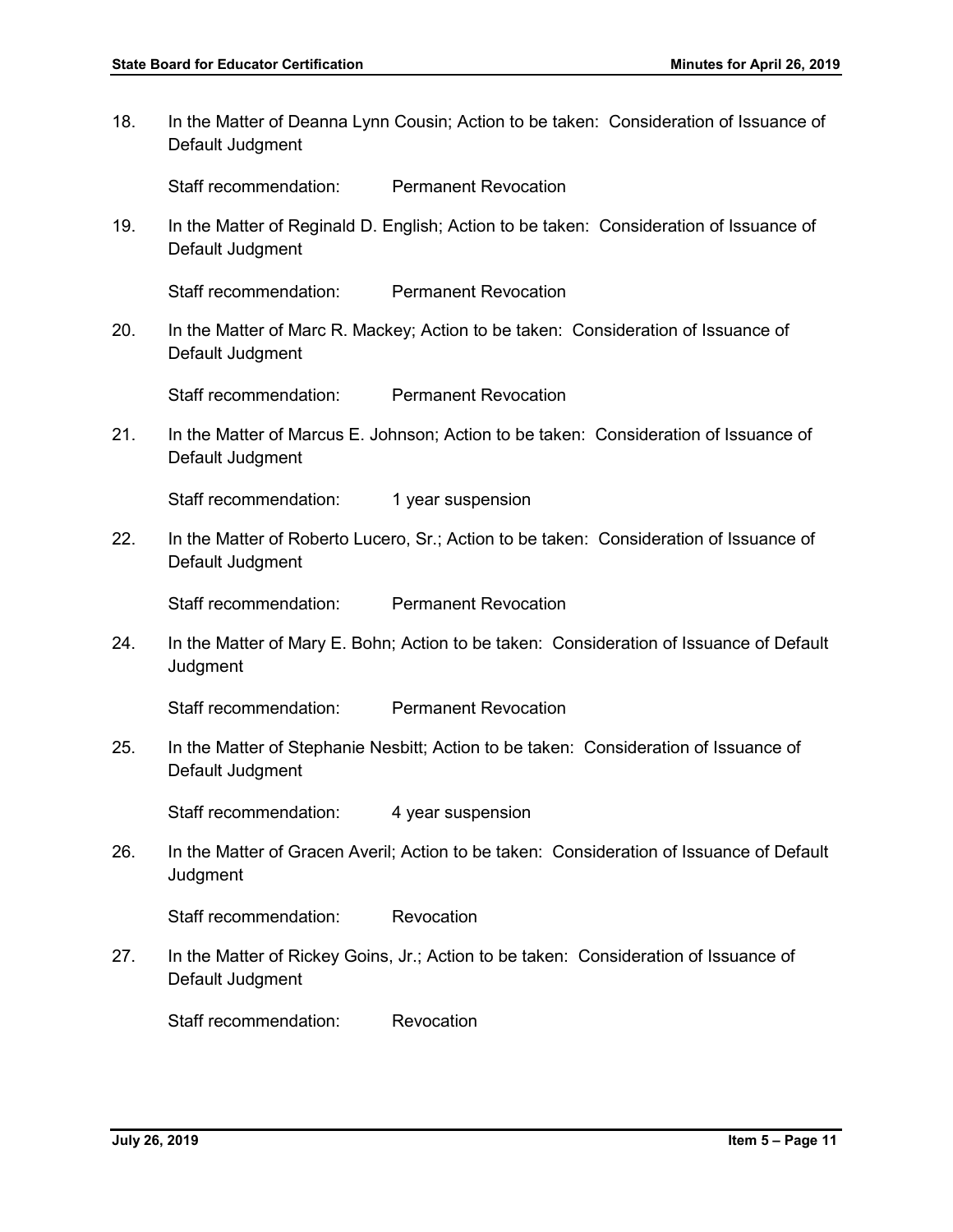28. In the Matter of Bryce Reed; Action to be taken: Consideration of Issuance of Default **Judgment** 

Staff recommendation: Revocation

29. In the Matter of Amy Lynn Maxson; Action to be taken: Consideration of Issuance of Default Judgment

Staff recommendation: 2 year suspension and proof of successful completion of substance abuse treatment program

30. In the Matter of Rachel Y. Woodrome-Holmes; Action to be taken: Consideration of Issuance of Default Judgment

Staff recommendation: Revocation

33. In the Matter of Shawna Chalmers; Action to be taken: Consideration of Issuance of Default Judgment

Staff recommendation: Revocation

## **Motion and vote:**

*Motion was made by Mr. Coleman to grant staff's request for Issuance of Default Judgment on the above numbered cases 1 – 34, with the exception of 4, 5, 8, 9, 13, 14, 16, 23, 31, 32, and 34 and issue final orders consistent with staff's recommendation on each of the above numbered cases. Second was made by Dr. Cavazos, and the Board voted unanimously in favor of the motion.* 

## **The following cases were considered individually:**

4. In the Matter of Cynthia E. Harris; Action to be taken: Consideration of Issuance of Default Judgment

Staff recommendation: Revocation

5. In the Matter of Miranda Holt; Action to be taken: Consideration of Issuance of Default **Judgment** 

Staff recommendation: Revocation

8. In the Matter of Kristina D. Ramos; Action to be taken: Consideration of Issuance of Default Judgment

Staff recommendation: Revocation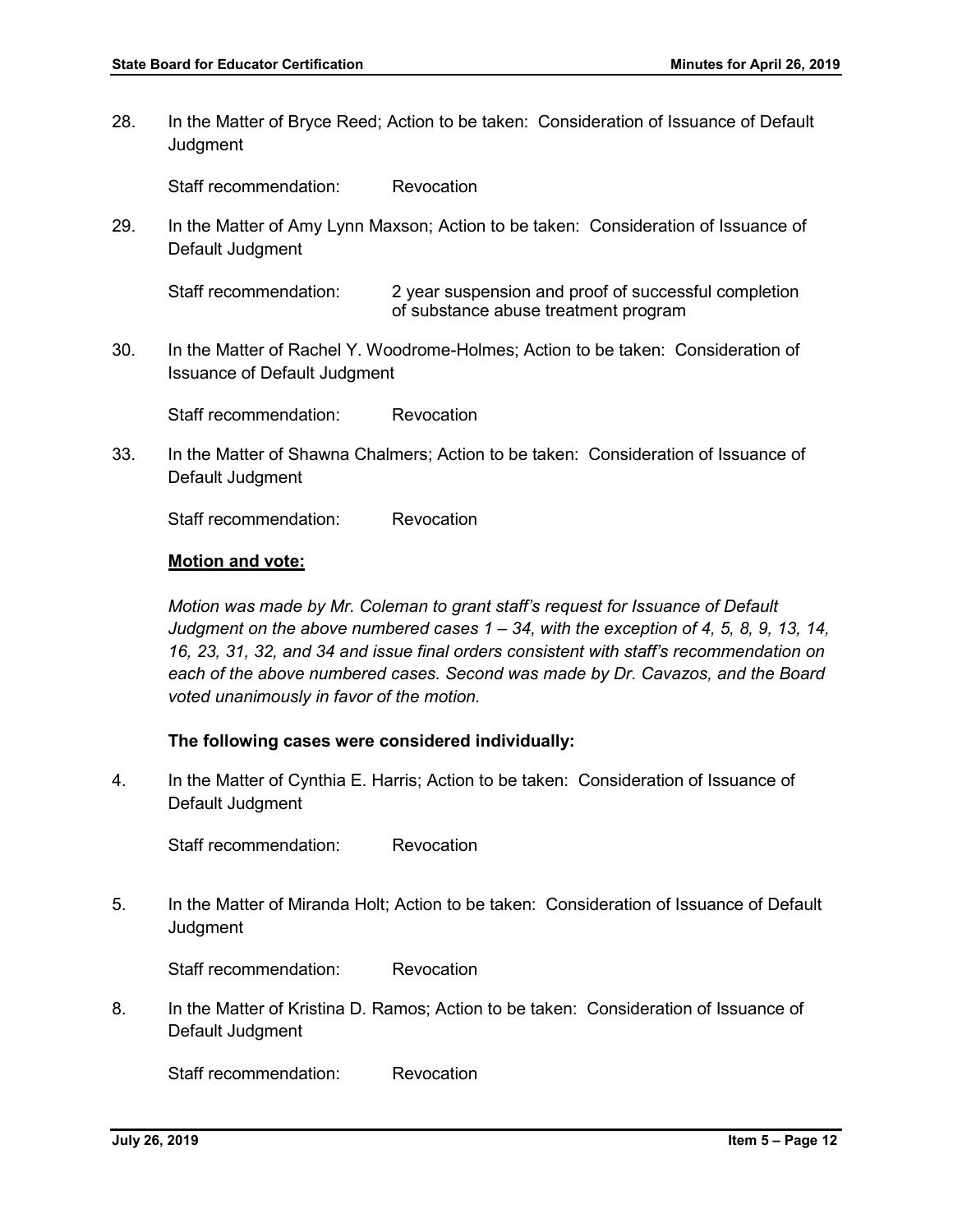13. In the Matter of Lalanea T. Taitano; Action to be taken: Consideration of Issuance of Default Judgment

Staff recommendation: Revocation

14. In the Matter of Sean M. Tarver; Action to be taken: Consideration of Issuance of Default Judgment

Staff recommendation: Revocation

## **Motion and vote:**

*Motion was made by Mr. Coleman to grant staff's request for Issuance of Default Judgment on the above numbered cases 4, 5, 9, 13, 14 and issue final orders with a suspension to run for the remainder of the certifications on each of the above listed cases. Second was made by Mr. Rodriguez, and the Board voted unanimously in favor of the motion.* 

16. In the Matter of Guven Yilmaz; Action to be taken: Consideration of Issuance of Default **Judgment** 

Staff recommendation: 1 year suspension

Mr. Rodriguez recused himself from voting on this matter.

## **Motion and vote:**

*Motion was made by Mr. Coleman to grant staff's request for Issuance of Default*  Judgment on the above numbered case, Default 16, and issue a final order consistent *with staff's recommendation. Second was made by Dr. Kelly, and the Board voted unanimously in favor of the motion.* 

23. In the Matter of Richard Dean Hollis, Jr.; Action to be taken: Consideration of Issuance of Default Judgment

Staff recommendation: Permanent Revocation

#### **Motion and vote:**

*Motion was made by Mr. Coleman to grant staff's request for Issuance of Default Judgment on the above numbered case, Default 23, and issue a final order consistent with staff's recommendation. Second was made by Dr. Kelly, and the Board voted unanimously in favor of the motion.*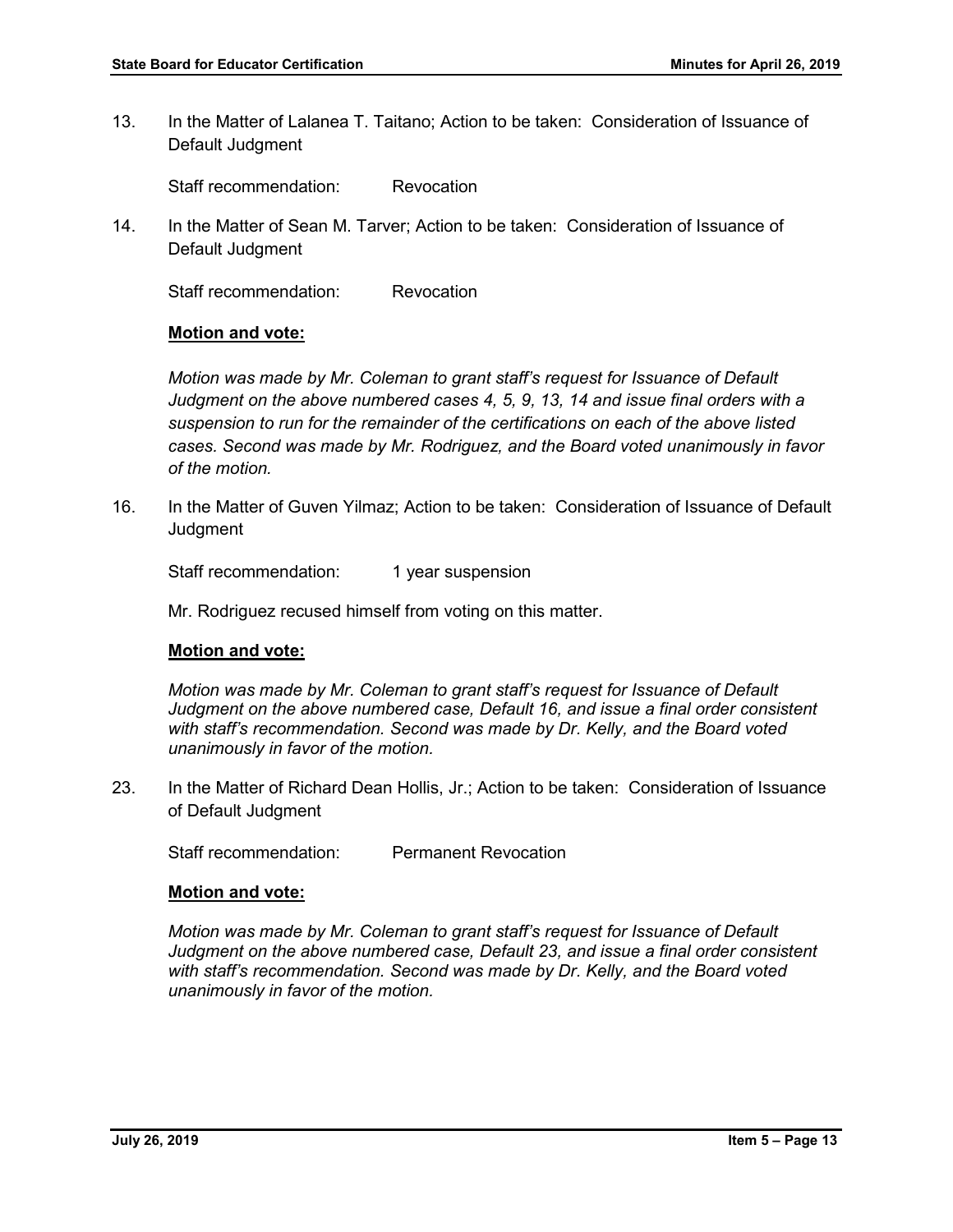31. In the Matter of Nicholas R. Calhoun; Action to be taken: Consideration of Issuance of Default Judgment

Staff recommendation: 3 year suspension and proof of successful completion of substance abuse treatment program

#### **Motion and vote:**

*Motion was made by Mr. Coleman to grant staff's request for Issuance of Default*  Judgment on the above numbered case, Default 31, and issue a final order consistent *with staff's recommendation. Second was made by Dr. Kelly, and the Board voted unanimously in favor of the motion.* 

32. In the Matter of Kelly Elaine Roberts (Cline); Action to be taken: Consideration of Issuance of Default Judgment

Staff recommendation: 2 year suspension and proof of successful completion of substance abuse treatment program

#### **Motion and vote:**

*Motion was made by Mr. Coleman to grant staff's request for Issuance of Default Judgment on the above numbered case, Default 32, and issue a final order of a fouryear suspension and proof of successful completion of substance abuse treatment program. Second was made by Dr. Kelly, and the Board voted unanimously in favor of the motion.* 

34. In the Matter of Sandra Montes; Action to be taken: Consideration of Issuance of Default Judgment

Staff recommendation: 3 year suspension

#### **Motion and vote:**

*Motion was made by Mr. Coleman to grant staff's request for Issuance of Default*  Judgment on the above numbered case, Default 34, and issue a final order of *Revocation. Second was made by Dr. Kelly, and the Board voted unanimously in favor of the motion.*

#### **The following case was pulled by TEA staff and no action was taken:**

9. In the Matter of Sarah Sutphin Medina; Action to be taken: Consideration of Issuance of Default Judgment

Staff recommendation: 1 year suspension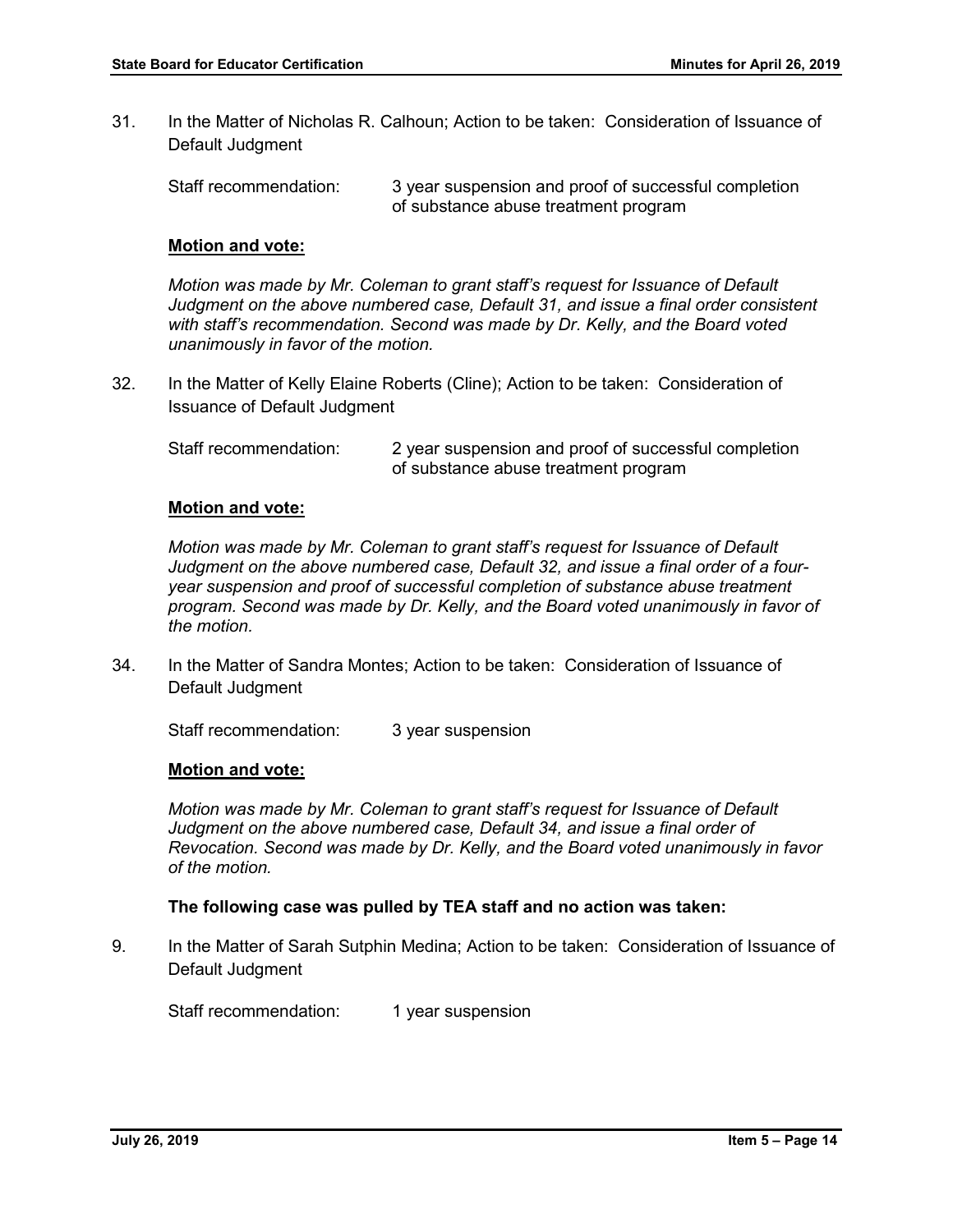#### **B. Contested Cases**

Proposals for Decision

1. Docket No. 701183945.EC, Texas Education Agency, Educator Leadership and Quality Division v. Emily Carney; Action to be taken: Consideration of Proposal for Decision and Issuance of Final Order.

ALJ Recommendation: Six (6) month suspension

Staff Recommendation: Nine (9) month suspension

Mr. Mark Duncan represented TEA staff. Mr. Larry Watts represented the Respondent.

## **Motion and vote:**

*Motion was made by Mr. Coleman that the Board adopt the Proposal for Decision including Findings of Fact Nos. 1 -- 22 and Conclusions of Law Nos. 1 –6. I move that the Board modify Conclusion of Law No. 7 as follows:*

*7. Emily Carney's educator certification should be SUSPENDED FOR NINE (9) MONTHS.*

*This is modification of sanction is permissible pursuant to Texas Government Code §2001.058(e) and is necessary because the Administrative Law Judge did not properly apply Board rules.* 

*The SBEC rules set out a one-year minimum sanction for contract abandonment.*

*The SBEC rules also set out specific mitigating factors that can reduce a sanction for contract abandonment below the one-year minimum.* 

*As the Administrative Law Judge noted in Conclusion of Law 6, Ms. Carney met three of those mitigating factors:*

- *she continued to work until the district hired a replacement educator,*
- *she showed good faith in her communications and negotiations with the school district, and*
- *she provided lesson plans for classes following her resignation.*

*The Administrative Law Judge recommended a six-month suspension, but that is insufficient to deter other educators from abandoning their contracts without good cause.* 

*A nine-month suspension is the appropriate sanction because:*

- *it provides a one-month reduction in suspension time for each of the mitigating factors in Conclusion of Law 6, and*
- *will better deter other educators from abandoning their contracts.*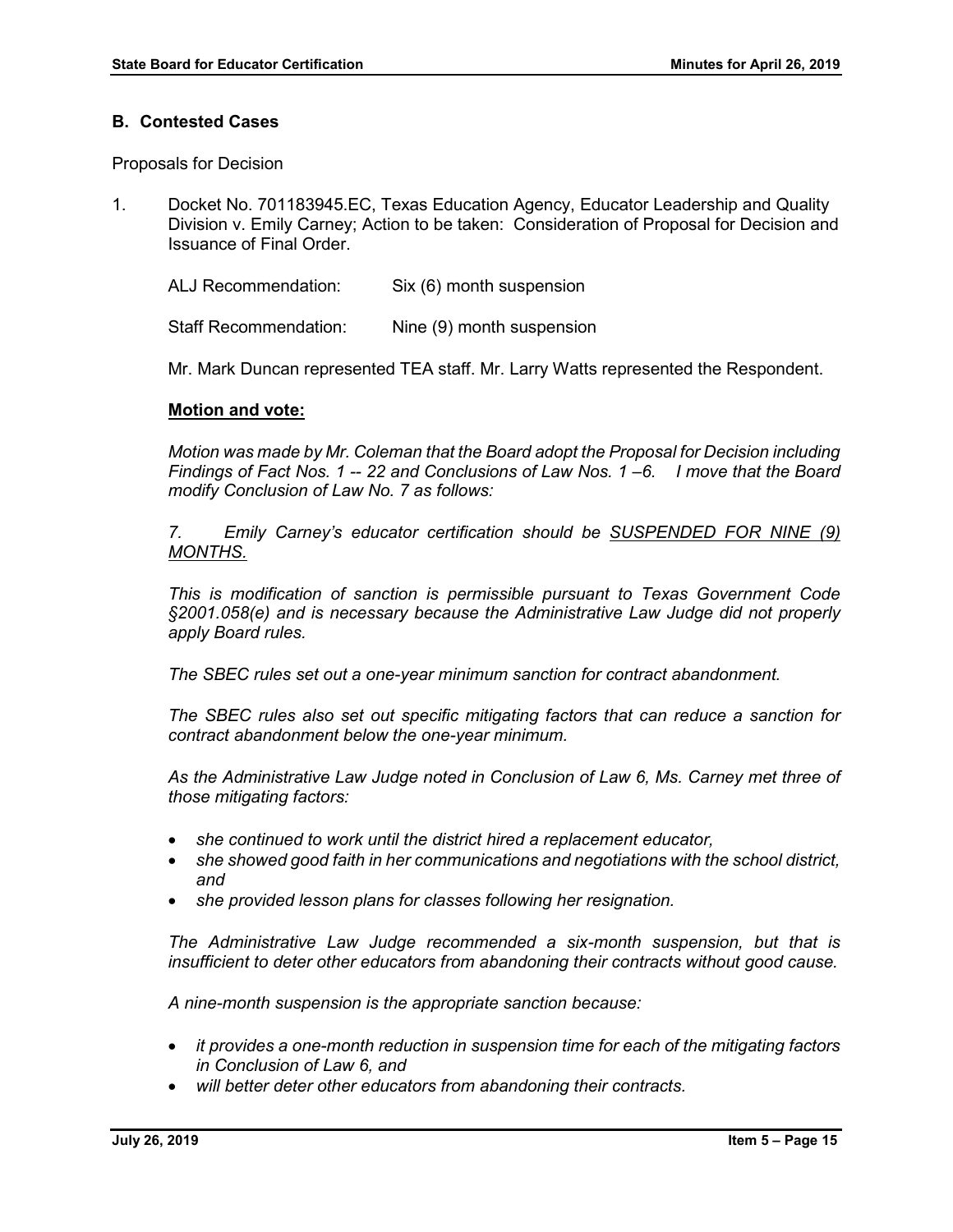*I move that the Board order Ms. Carney's educator certification SUSPENDED for NINE MONTHS. Second was made by Dr. Kelly, and the Board voted unanimously in favor of the motion.* 

2. Docket No. 701191388.EC, Texas Education Agency, Educator Leadership and Quality Division v. Mildred Duran; Action to be taken: Consideration of Proposal for Decision and Issuance of Final Order.

ALJ Recommendation: Six (6) month suspension

Staff Recommendation: Nine (9) month suspension beginning June 1, 2019

Ms. Margaret McGee represented TEA staff. Ms. Mildred Duran represented herself.

#### **Motion and vote:**

*Motion was made by Mr. Coleman that the Board accept the Proposal for Decision and Issue a final order of a six-month suspension to begin on June 1, 2019. Second was made by Dr. Turner, and the Board voted unanimously in favor of the motion.* 

3. Docket No. 701181895.EC, Texas Education Agency, Educator Leadership and Quality Division v. Jamie Belinoski; Action to be taken: Consideration of Proposal for Decision and Issuance of Final Order.

ALJ Recommendation: Non-Inscribed Reprimand

Staff Recommendation: 1 year suspension

Mr. Kyle Hensley represented TEA staff. Mr. Terry Gorman represented Respondent.

#### **Motion and vote:**

*Motion was made by Mr. Coleman that the Board adopt the Proposal for Decision including Findings of Fact Nos. 1 – 32 and Conclusions of Law Nos. 1 – 9. I move that the Board modify Conclusion of Law No. 10 as follows:*

*10. Jamie Belinoski's educator certifications should be SUSPENDED FOR ONE (1) YEAR.*

*This modification of sanction is permissible pursuant to Texas Government Code §2001.058(e) and is necessary because the Administrative Law Judge did not properly apply Board rules and policies when he recommended a non-inscribed reprimand as the appropriate sanction in this case.* 

*Under the Board's rules, a non-inscribed reprimand is not sufficient to address the severity of Ms. Belinoski's actions.* 

*The factors in the SBEC rules that the Board considers in determining a sanction show that a more severe sanction is necessary due to the seriousness of Ms. Belinoski's*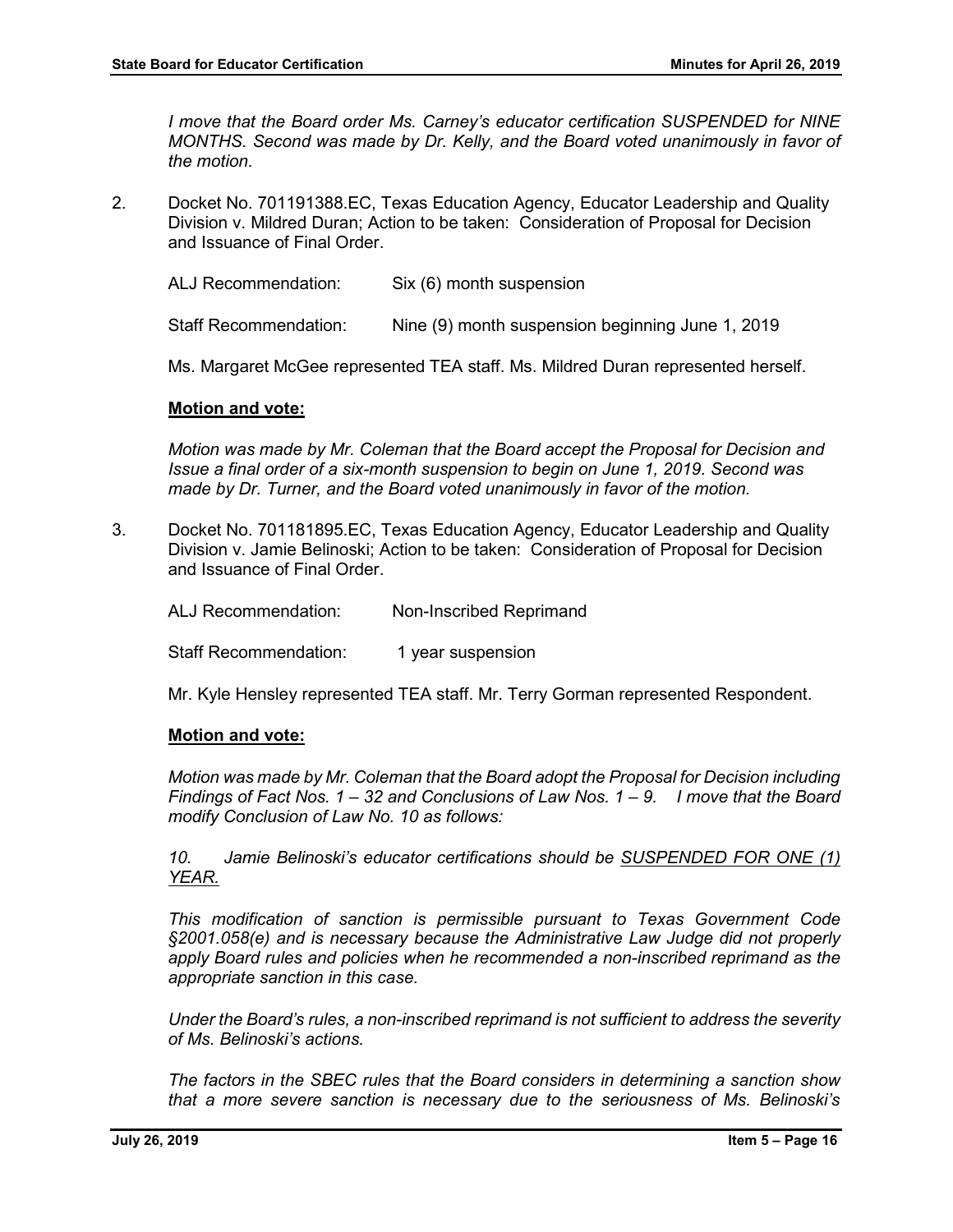*conduct, the fact that her conduct was intentional and premeditated, the fact that she attempted to conceal her misconduct, and the need for a sanction sufficient to deter future violations.* 

*The Findings of Fact state that Respondent went to great lengths to craft multiple fake documents and lied about it, showing that her conduct was serious, premeditated and intentional, and that she attempted to conceal it.* 

*Moreover, while a non-inscribed reprimand is not public and therefore has little deterrent value, a one-year suspension of Ms. Belinoski's educator certificate will deter both Ms. Belinoski and other Texas educators from engaging in such behavior in the future.*

*I move that the Board order Ms. Belinoski's educator certifications SUSPENDED for ONE YEAR. Second was made by Dr. Kelly, and the Board voted unanimously in favor of the motion.* 

4. Docket No. 701191480, Texas Education Agency, Educator Leadership and Quality Division v. David Neal Stribling, Jr.; Action to be taken: Consideration of Proposal for Decision and Issuance of Final Order.

ALJ Recommendation: 2 year suspension with the last year probated

Staff Recommendation: 2 year suspension

Ms. Yvonne Patton represented TEA staff. Mr. David Stribling represented himself.

#### **Motion and vote:**

*Motion was made by Mr. Coleman that the Board adopt the Proposal for Decision including Findings of Fact Nos. 1 -- 22 and Conclusions of Law Nos. 1 – 10. I move that the Board modify Conclusion of Law No. 11 as follows:*

*11. David Neal Stribling, Jr.'s educator certifications should be SUSPENDED FOR TWO (2) YEARS.*

*This modification of sanction is permissible pursuant to Texas Government Code §2001.058(e) and is necessary because the Administrative Law Judge did not properly apply Board rules and policies when she recommended a sanction of a two-year suspension with the second year probated.* 

*Under the Board's rules, a probated suspension is not sufficient to address the severity of Mr. Stribling's actions.* 

*Applying the factors that the Board considers in determining a sanction to the Findings of Fact in this case reveals that a more severe sanction is necessary.* 

*Findings of Fact Nos. 5-7 show that Mr. Stribling's conduct was intentional and premeditated.*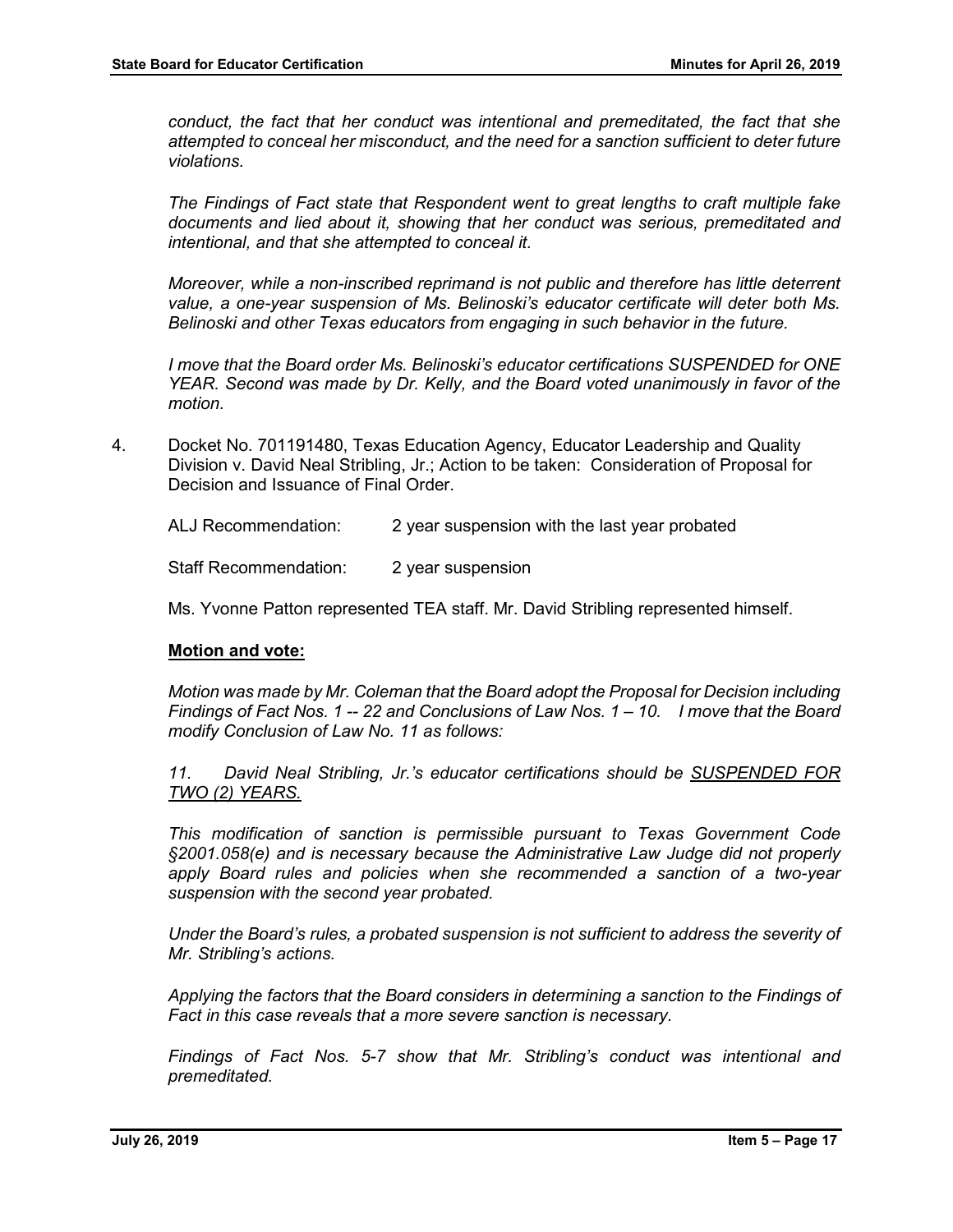*Finding of Fact No. 11 shows that Mr. Stribling attempted to conceal his misconduct.* 

*Findings of Fact Nos. 5-12 show that Mr. Stribling's conduct was serious moral turpitude.* 

*Finding of Fact No. 12 shows that Mr. Stribling has repeatedly committed this conduct, so he is not easily deterred from his actions.* 

*An active two-year suspension is appropriate for Mr. Stribling's conduct and will provide a strong deterrent to prevent Mr. Stribling or any other Texas educator from committing such an act again.*

*I move that the Board order Mr. Stribling's educator certifications SUSPENDED for TWO YEARS. Second was made by Dr. Kelly, and the Board voted unanimously in favor of the motion.* 

5. Docket No. 701184829.EC, Texas Education Agency, Educator Leadership and Quality Division v. Andre Berry; Action to be taken: Consideration of Proposal for Decision and Issuance of Final Order.

ALJ Recommendation: Permanent Revocation

Staff Recommendation: Accept ALJ Recommendation

Mr. Jonathan Crabtree represented TEA staff. Mr. Terry Gorman represented Respondent.

#### **Motion and vote:**

*Motion was made by Mr. Coleman that the Board adopt the Proposal for Decision and Issue a Final Order consistent with the ALJ's recommendation of Permanent Revocation. Second was made by Dr. Kelly, and the Board voted unanimously in favor of the motion.* 

## **C. Court Cases**

#### *District Court Cases*

- 1. David Turner v. Texas Education Agency, Educator Certification and Standards Division; Cause No. D-1-GN-17-002298, In the 250<sup>th</sup> District Court of Travis County, Texas.
- 2. Bradley Keith Bowen v. Texas Education Agency, Educator Certification and Standards Division; Cause No. D-1-GN-18-004203, In the 98<sup>th</sup> District Court of Travis County, Texas.
- 3. Blake Tittle v. Texas Education Agency, Educator Certification and Standards Division; Cause No. D-1-GN-18-007716, In the 345<sup>th</sup> District Court of Travis County, Texas.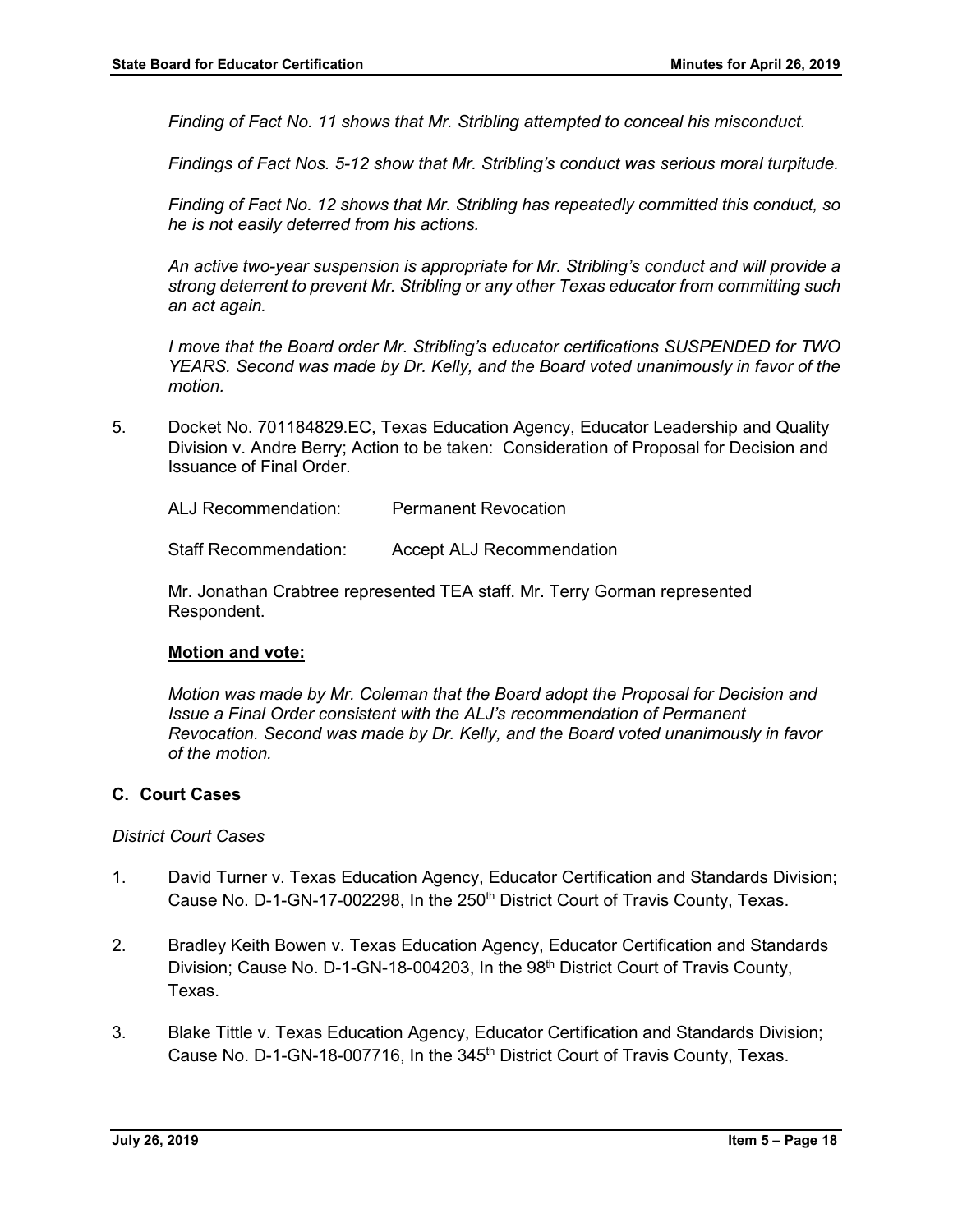- 4. Cynthia Maria Garcia v. Texas Education Agency, Educator Certification and Standards Division; Cause No. D-1-GN-18-007719, In the 250<sup>th</sup> District Court of Travis County, Texas.
- 5. Adrian Charles Woodson v. Texas Education Agency, Educator Certification and Standards Division; Cause No. D-1-GN-19-001181, In the 201<sup>st</sup> District Court of Travis County, Texas.
- 6. Leo Joseph Tran v. Texas Education Agency, Educator Certification and Standards Division; Cause No. 03-18-00855-CV, In the Court of Appeals, Third District of Texas.

Dr. Cavazos left the meeting at 3:44 PM.

## **DISCUSSION ONLY**

## **16. Discussion of Proposed Amendments to 19 TAC Chapter 229, Accountability System for Educator Preparation Programs**

Dr. Olofson and Ms. Pogue presented this item to the Board. Ms. Pogue reminded the Board that this item reflects discussion items in October and December 2018 regarding opportunities for comprehensive changes to Chapter 229, as well as stakeholder input from the data work group and educator preparation advisory committee on those potential changes. She explained that staff was requesting input from the SBEC related to the draft rule text in preparation for the proposal item that will be presented at the July 2019 meeting.

Dr. Olofson presented the proposed recognition framework for high performing EPPs; the ASEP accountability manual; and the determination of accreditation status to include EPPs being accountable for all tests they recommend; establishing the non-PPR pass rate standard at 75%; the teacher survey standard at 70%; and clarification of small group exception.

Ms. Pogue presented proposed rule text providing sanctions for EPPs that violate an SBEC order or fail to pay the ASEP technology fee; opportunities for SBEC to require action plans to address program deficiencies, providing for contested case hearing for certification class or category revocations; and technical edits to remove outdated provisions, clarification of processes, and for formatting purposes.

No action taken.

Public Comment was provided by: Dr. Diann Huber Dr. Rae Queen John Peter Lund

## **17. Discussion of Proposed Revisions to 19 TAC Chapter 227, Provisions for Educator Preparation Candidates, Subchapter A, Admission to Educator Preparation Programs**

Dr. Jones and Ms. Wu presented this item to the Board. Dr. Jones highlighted three changes for the board including: (1) a word change that would require programs to inform all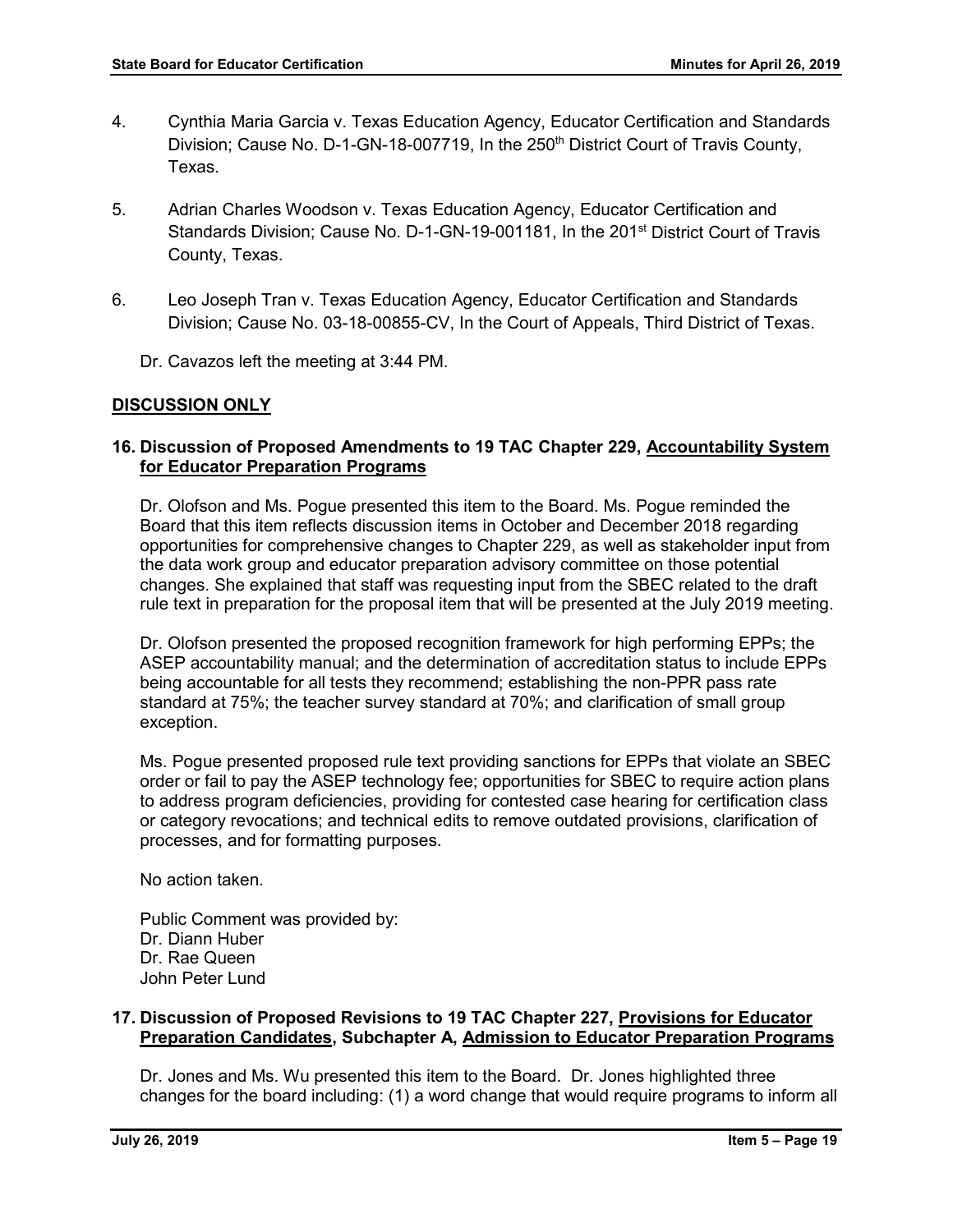applicants about the required criminal history background check prior to employment as an educator and prior to clinical teaching, (2) admission requirements for the Trade and Industrial Workforce Training Grades 6-12 certificate that align with HB 3349, and (3) admission requirements for the Early Childhood through Grade 3 (EC-3) certificate that align with SB 1838 and HB 2039. Ms. Wu highlighted the changes in admission where candidates take a content knowledge-only test for admission purposes and would not require the current practice of taking a test that asks a candidate how to teach the content for admission in a program. Ms. Wu also highlighted the January 1, 2020 implementation date considering the earlier discussion related to edTPA.

The Board asked for additional information from staff at the next meeting that would describe the implications for a September 1, 2020 implementation date or a January 1, 2020 implementation date.

Public Comment was provided by: Scott Fikes Dr. Diann Huber

## **18. Discussion of Special Education Forum Recommendations and Test Development Updates**

Ms. Wu presented this item to the Board. She highlighted the webinars and full-day forums that led to the recommendations for a grade-banded and eligibility-banded special education certification, creation of a deaf/blind supplemental certification, and the removal of the certification by examination route. She stated that this recommendation came after reviewing state student data and comparing Texas outcomes to other states and their certification structures. None of the top five states in the nation of special education student achievement currently have an all-level, all-eligibility special education certification. Other models were considered during the forums, including continuing the current EC-12 all-level, all-eligibility special education certification with subsequent endorsements. The ultimate results of the forums were to specialize to ensure that teachers were ready to properly support students with special needs.

Dr. Peebles supported the grade-banded and eligibility-banded special education certification, citing that his wife currently teaches students that she is not necessarily specialized in to support. Dr. Turner supported the grade-banded and eligibility-banded special education certification stating that this would structure improve pre-service training and preparation.

Public Comment was provided by: Robbie Caldwell Rachael Early Dr. Glenna Billingsley Beth Gavin Scott Fikes Michelle Settles Chris Montgomery Susie Tiggs Tiffany Williams Samantha Greenleaf